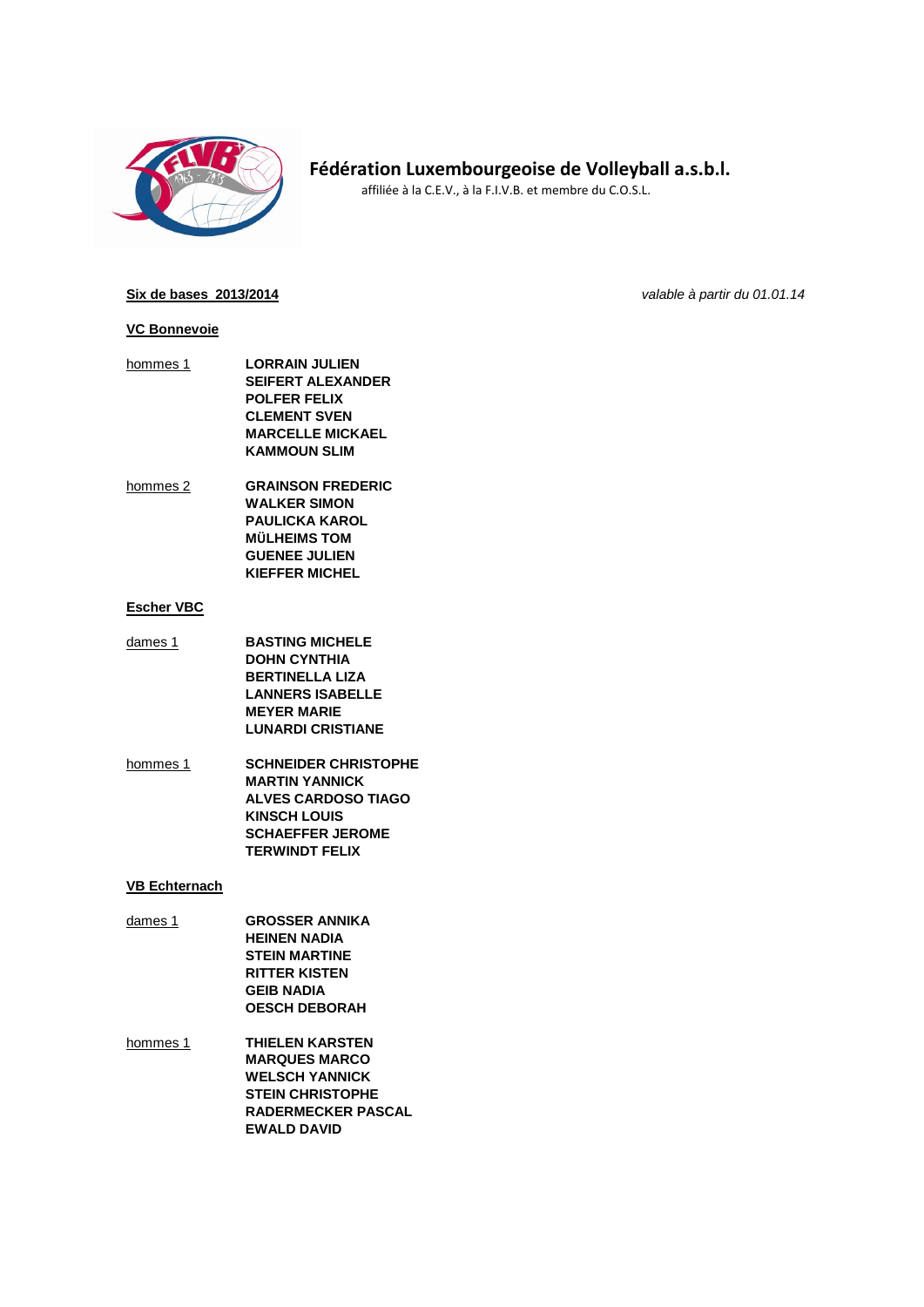## **CS GYM Volley**

**RÖPER INA** dames 1 **WEBERS MYRIAM FABER DIANE SCHNEIDER CINDY KLERF REBEKKA JOME ANNEMARIE NEFF INES** dames 2 **ZAMBON ANGELA DECKER LYNN WAGNER MICHELE KLOSE ANNE** 

## V80 Pétange

**LORDONG LUCIE** dames  $1$ **NOESEN PATRICIA GENGLER PATRICIA CURECHERIU-STEFANOV ELENA GOEDERT SANDRA GRETHEN CAROLE** 

**KIENE VERA** 

hommes 1 **DOBRE PAUL CURECHERIU CATALIN HAAGER GREGORY BOUCHER JULIEN RICHTARIK ROMAN KNITTEL MARC** 

#### **VC Mamer**

dames  $1$ **WEBER MARTINE MACH ANNALENA VÖLZ DAJANA FRISCH ISABELLE FELLER DEBORAH HASDORF ANNE** 

## **VC Lorentzweiler**

| hommes 1 | <b>NOGUEIRA SCHMID PETER</b> |
|----------|------------------------------|
|          | <b>KÖNIG ANDY</b>            |
|          | <b>ZUIDBERG CAREL</b>        |
|          | <b>SZPAK ARTUR</b>           |
|          | <b>VAN ELSLANDE LAURENT</b>  |
|          | <b>KUROWSKI LESZEK</b>       |

#### **RSR Walfer**

dames 1 **BRAAS NATHALIE ERNSTER LARA HOFFMANN BETTY KALICH NORA ALLIAUME LIZ ONDELJ ALEKSANDRA**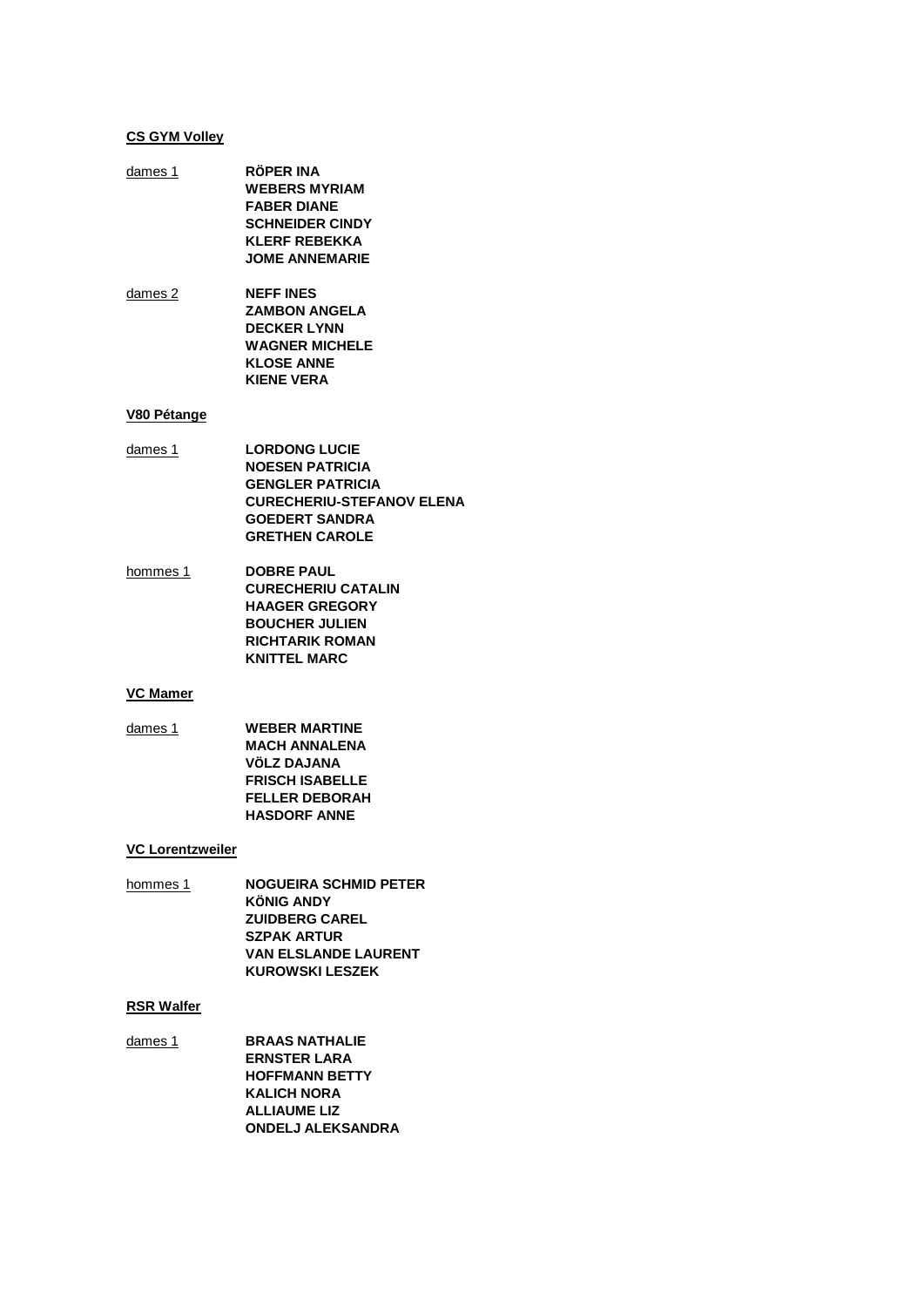- **WELSCH NATHALIE** dames 2 **WELSCH FABIENNE BRAAS LENA WAGNER LILI BREUER MICHELE BREUER CAROLE**
- hommes 1 **MCLEAN ROBERT BRAAS GILLES ERNSTER CHAREL LONDINIERE JEAN-PIERRE KIFFER MAX CREMER JEROME**
- **BRAAS MAX** hommes 2 **KARIER SERGE RODERES RICK GLESENER PHILIPPE BICHEL NILS LAFONTAINE DAVID**
- **BREUER ROMAIN** hommes 3 **HAVE GUY TANG FREDERIC WEBER LAURENT KLEPPER MICHEL BRAAS MARC**

## **VC Strassen**

- dames  $1$ **BOSQUEE JIL DZILE SANDA SCHOETTER ANNE DACO LAURA ZENS JULIE DICKHOFF LEAH**
- **RYCHLICKI KAMIL** hommes 1 **LENTZ RALF KUCHAR PETR TOMSICEK ROBERT SALON JAKUB STUTZ JUAN PABLO**

#### **Volley Bartréng**

hommes 1 **JUNGERS RAOUL DINU ION NARCIS LUX GUY SCHODER LAURENT SABCHEV GEORGI ZIELINSKI BARTOSZ** 

## **VC Fentange**

 $d$ ames  $1$ **BRISBOIS MALVINA MAHASSEN CHRISTINA ENGELDINGER MICHELE LOMMEL MAITE LOMMEL CAROLINE TOSTI STELLA**